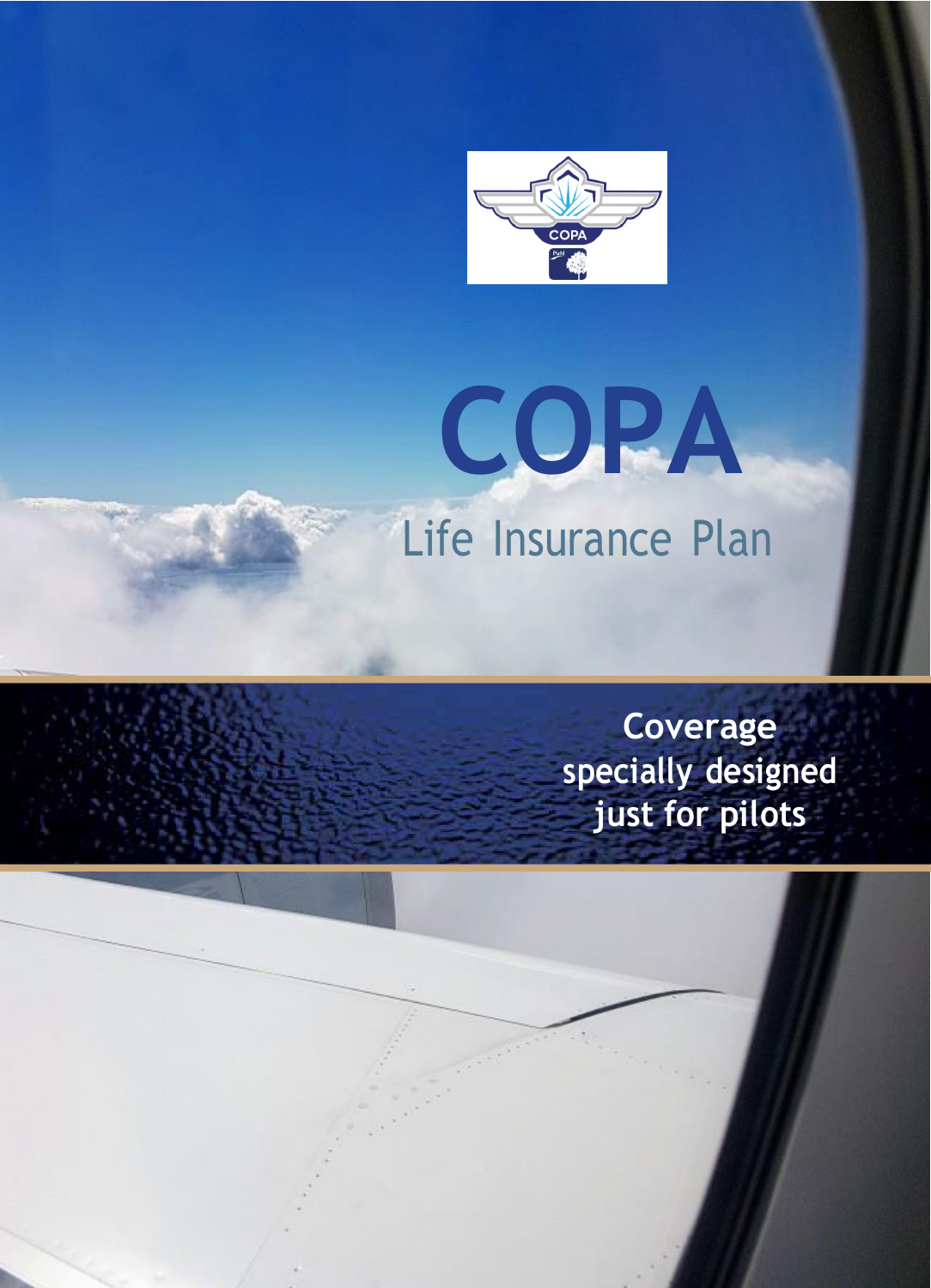Life Insurance for COPA Members



This is a product designed for COPA members because it is not easy to find a life insurance policy that covers you while you're traveling as a pilot or a crew member in a private plane. This is because most life insurance plans have a general aviation exclusion for air travel other than as a passenger in a commercial plane.

The COPA Life Plan underwritten by Sun Life and administered by Puhl Employee Benefits, can help protect your family's lifestyle with this **unique COPA Member life insurance plan especially designed to offer coverage, without most of the usual aviation restrictions**.

## **Who is eligible to apply?**

This plan has been developed exclusively for the members of COPA. You are eligible to apply for coverage if you are:

- a COPA member in good standing of the association (membership is required for the coverage to remain in force),
- under age 60, and
- a resident of Canada.

## **How much coverage can I get?**

**You** can purchase **up to \$350,000 of coverage** in units of \$25,000.

When you apply for coverage, you can also apply for:

- **up to \$350,000 of coverage** in units of \$25,000 for yourspouse, and
- **\$2,500 of coverage for each of your dependent children.** You pay **one low monthly rate no matter how many children you have**.

The coverage is effective on the first of the month following the date of approval and receipt of your payment.

## Life Insurance

## **Highlights of the plan**

The plan offers a long-standing tradition of providing coverage to fit the unique needs of Canadian pilots:

- Up to \$350,000 life insurance protection for you and your spouse,
- Dependent child coverage available,
- No minimum flight hours or experience required,
- No civil aviation restrictions,
- Preferred rates for non-smokers, and
- Annual or monthly premium payment options.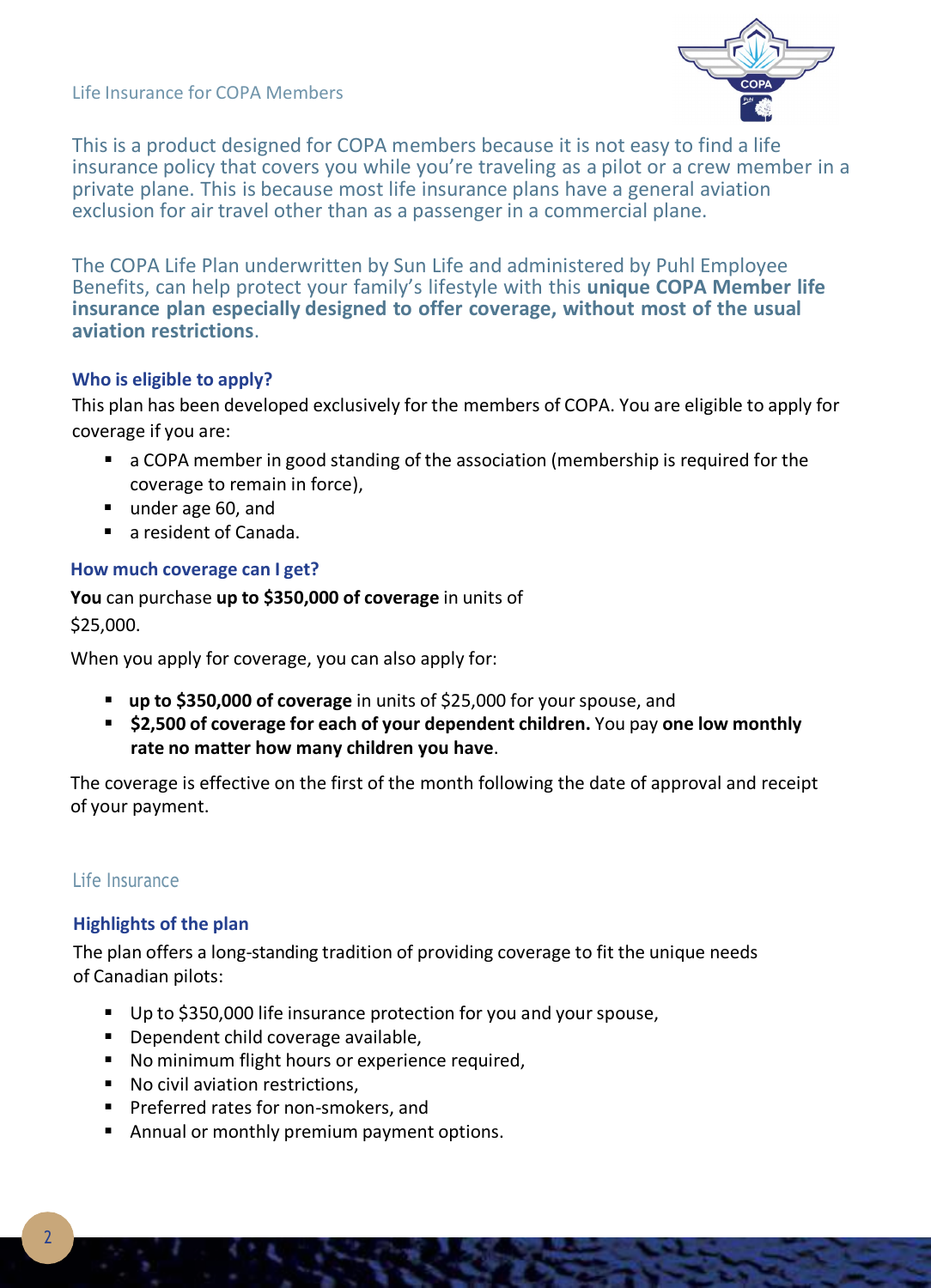## Life Insurance



## **Waiver of premium**

If you become totally disabled for a period of at least six consecutive months before you reach age 65, you won't have to pay your life insurance premiums.

## **Conversion – take your coverage with you**

If your life insurance or your spouse's life insurance coverage ends for any reason other than your request, you both may be able to convert up to a maximum of \$200,000 of coverage (orthe amount stipulated in any applicable legislation if greater) to an individual Term Life policy with Sun Life. You won't need to provide proof of good health when you apply. You'll need to apply within 31 days of the end of the COPA life insurance coverage and prior to age 66.

# Applying is easy – see page 4 for details

## **When does coverage end?**

Your coverage ends:

- the date on which this policy terminates, either in whole or in part,
- the date on which you fail to pay the premium as required, subject to the Grace
- $\blacksquare$  Period<sup>1</sup>, the first day of the month coincident with or next following the date on which you request to terminate such coverage,
- on your 65th birthday,
- the date you cease to reside in Canada, or
- the date you are no longer a COPA Member.

Your spouse's coverage ends with any of the above, or on your spouse's 65th birthday, whichever comes first.

Your dependent's life insurance coverage ends:

- the date on which you no longer have any dependents,
- $\blacksquare$  the date on which you fail to pay the dependent premium as required, subject to the Grace
- $\blacksquare$  Period<sup>1</sup>, the date on which dependent coverage under this policy is terminated,
- with respect to an individual dependent, the date on which such dependent no longer satisfies the applicable definition,
- the first day of the month coincident with or next following the date on which you request that dependent coverage be terminated, or
- on the date that neither you nor your spouse have life insurance coverage.

<sup>1</sup>A grace period of <sup>31</sup> days will be granted to you if you fail to make a payment (after the first premium) and during this time the overage will continue in force. You will be liable to Sun Life Assurance Company of Canada for all premiums while all coverage is in force, including the grace period.